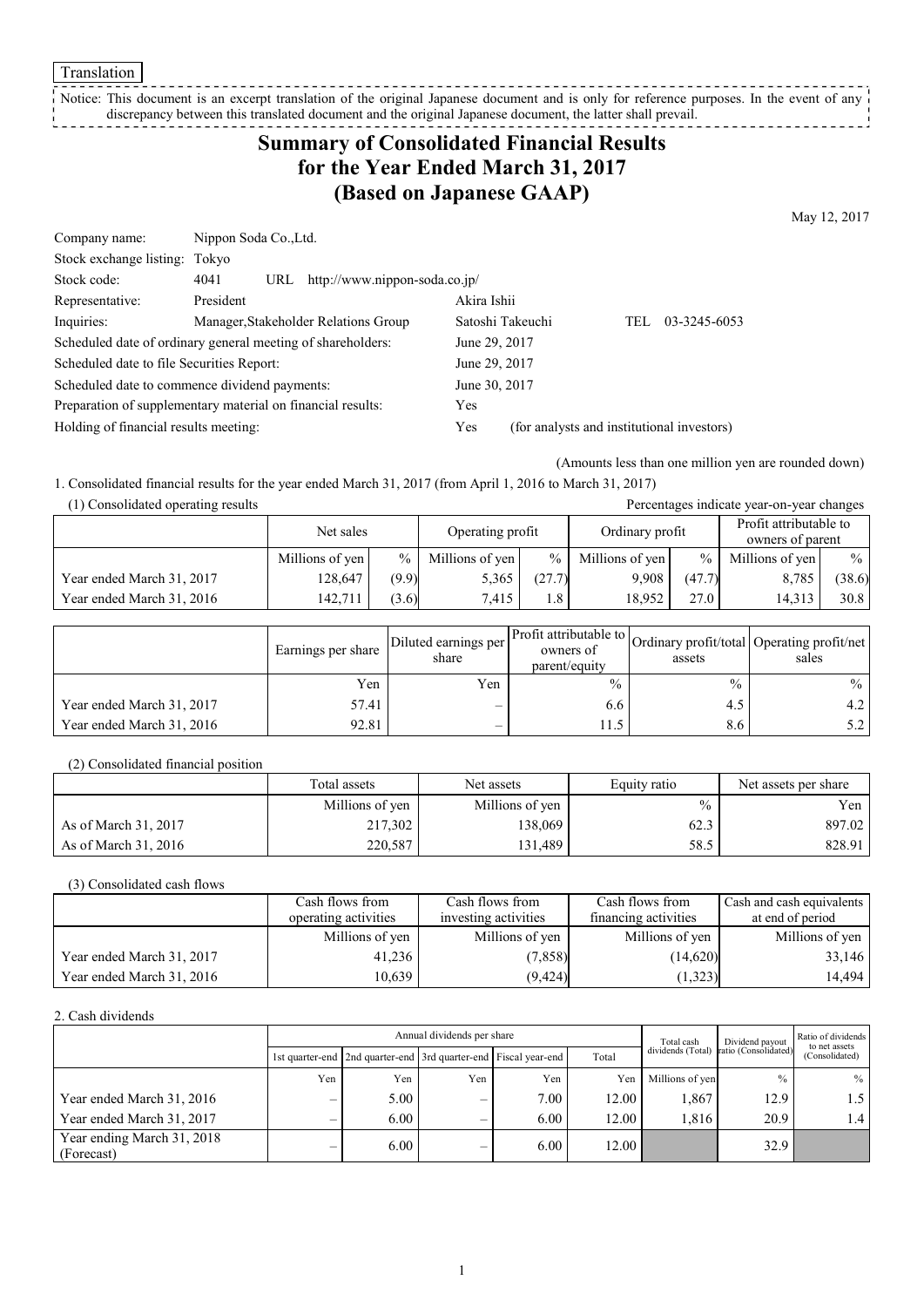3. Forecast of consolidated financial results for the year ending March 31, 2018 (from April 1, 2017 to March 31, 2018)

| Percentages indicate year-on-year changes |                 |     |                     |     |                     |        |                                            |               |                    |
|-------------------------------------------|-----------------|-----|---------------------|-----|---------------------|--------|--------------------------------------------|---------------|--------------------|
|                                           | Net sales       |     | Operating profit    |     | Ordinary profit     |        | Profit attributable to<br>owners of parent |               | Earnings per share |
|                                           | Millions of yen |     | $%$ Millions of yen |     | $%$ Millions of yen |        | $%$ Millions of yen                        | $\frac{0}{0}$ | Yen                |
| Full year                                 | 133.000         | 3.4 | 5.600               | 4.4 | 7.900               | (20.3) | 5,500                                      | (37.4)        | 36.45              |

No

#### 4. Notes

(1) Changes in significant subsidiaries during the year ended March 31, 2017

(changes in specified subsidiaries resulting in the change in scope of consolidation):

(2) Changes in accounting policies, changes in accounting estimates, and restatement of prior period financial statements Changes in accounting policies due to revisions to accounting standards and other regulations: Yes Changes in accounting policies due to other reasons: No Changes in accounting estimates: Yes Restatement of prior period financial statements: No

#### (3) Number of issued shares (common shares)

Total number of issued shares at the end of the period (including treasury shares)

| As of March 31, 2017                               |  |  |  | 155,636,535 shares   As of March 31, 2016      |  | 155,636,535 shares |  |  |
|----------------------------------------------------|--|--|--|------------------------------------------------|--|--------------------|--|--|
| Number of treasury shares at the end of the period |  |  |  |                                                |  |                    |  |  |
| As of March 31, 2017                               |  |  |  | 4,724,709 shares   As of March 31, 2016        |  | 30,307 shares      |  |  |
| Average number of shares during the period         |  |  |  |                                                |  |                    |  |  |
| Year ended March 31, 2017                          |  |  |  | 153,030,544 shares   Year ended March 31, 2016 |  | 154,228,137 shares |  |  |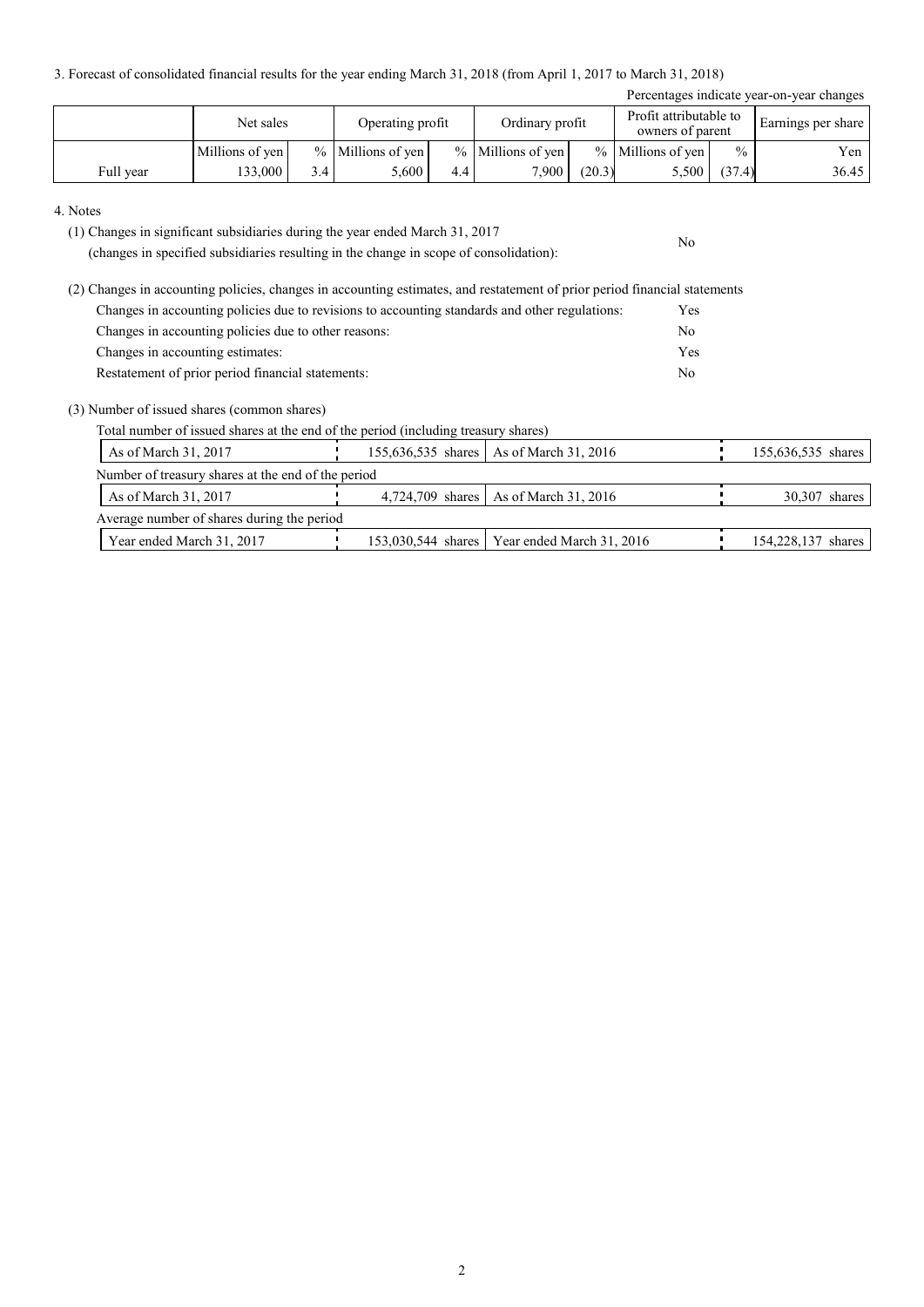# **Consolidated financial statements**

**Consolidated balance sheets**

|                                                     |                      | (Millions of yen)    |
|-----------------------------------------------------|----------------------|----------------------|
|                                                     | As of March 31, 2016 | As of March 31, 2017 |
| Assets                                              |                      |                      |
| Current assets                                      |                      |                      |
| Cash and deposits                                   | 14,517               | 33,171               |
| Notes and accounts receivable - trade               | 42,005               | 38,153               |
| Electronically recorded monetary claims - operating | 784                  | 2,018                |
| Inventories                                         | 27,913               | 28,484               |
| Deferred tax assets                                 | 2,001                | 1,996                |
| Other                                               | 2,974                | 3,509                |
| Allowance for doubtful accounts                     | (214)                | (196)                |
| Total current assets                                | 89,982               | 107,137              |
| Non-current assets                                  |                      |                      |
| Property, plant and equipment                       |                      |                      |
| Buildings and structures                            | 57,116               | 57,637               |
| Accumulated depreciation                            | (40, 037)            | (40, 943)            |
| Buildings and structures, net                       | 17,079               | 16,694               |
| Machinery, equipment and vehicles                   | 104,653              | 105,107              |
| Accumulated depreciation                            | (86, 576)            | (86, 823)            |
| Machinery, equipment and vehicles, net              | 18,076               | 18,284               |
| Tools, furniture and fixtures                       | 10,753               | 11,094               |
| Accumulated depreciation                            | (9,127)              | (9, 483)             |
| Tools, furniture and fixtures, net                  | 1,626                | 1,610                |
| Land                                                | 15,341               | 15,338               |
| Leased assets                                       | 618                  | 561                  |
| Accumulated depreciation                            | (332)                | (323)                |
| Leased assets, net                                  | 286                  | 238                  |
| Construction in progress                            | 1,144                | 2,515                |
| Total property, plant and equipment                 | 53,553               | 54,682               |
| Intangible assets                                   |                      |                      |
| Goodwill                                            | 939                  | 704                  |
| Other                                               | 1,140                | 877                  |
| Total intangible assets                             | 2,079                | 1,582                |
| Investments and other assets                        |                      |                      |
| Investment securities                               | 63,096               | 41,186               |
| Net defined benefit asset                           | 7,030                | 7,597                |
| Deferred tax assets                                 | 2,319                | 2,469                |
| Other                                               | 2,623                | 2,673                |
| Allowance for doubtful accounts                     | (98)                 | (26)                 |
| Total investments and other assets                  | 74,971               | 53,900               |
| Total non-current assets                            | 130,605              | 110,165              |
| Total assets                                        | 220,587              | 217,302              |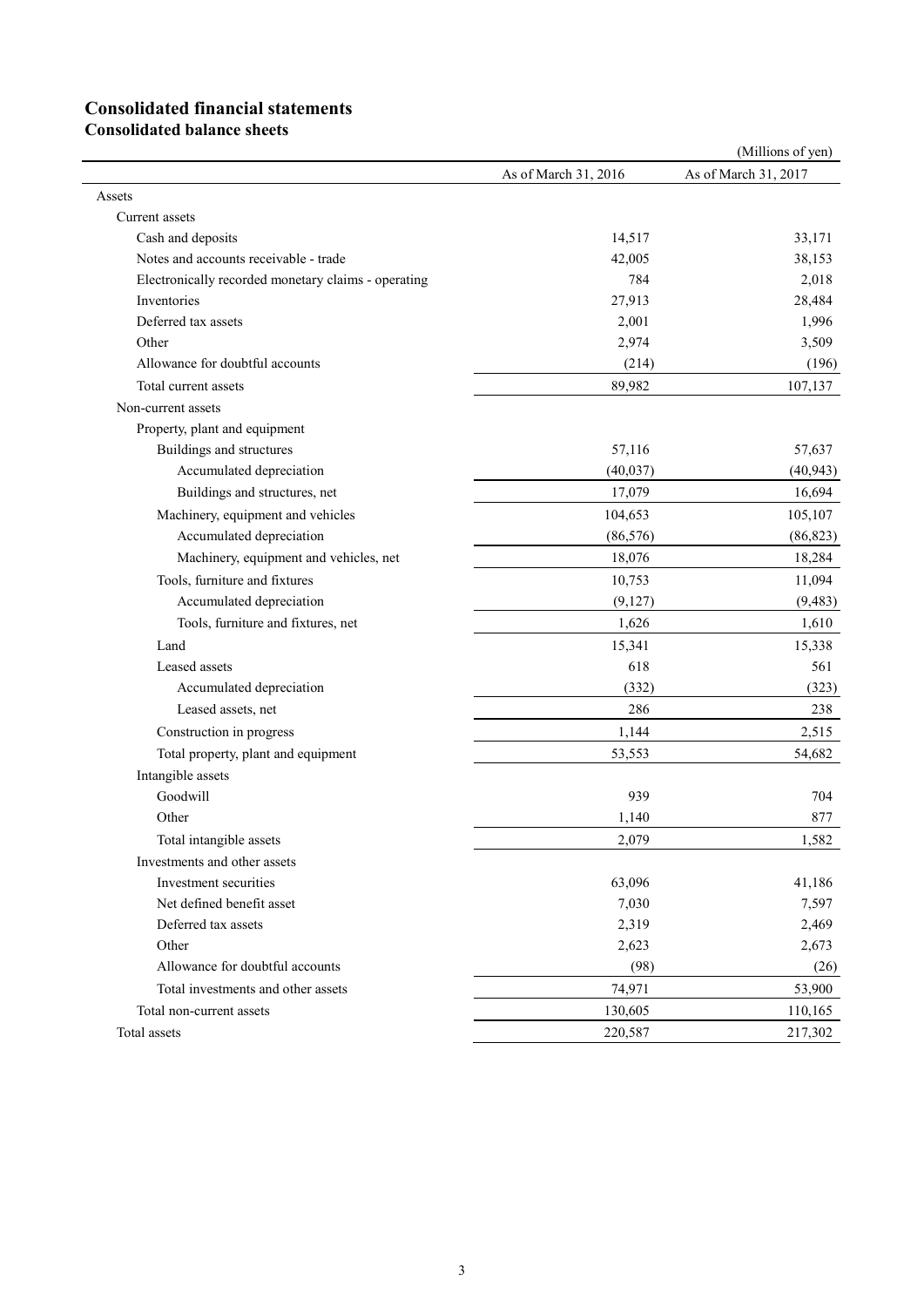|                                                       |                      | (Millions of yen)    |
|-------------------------------------------------------|----------------------|----------------------|
|                                                       | As of March 31, 2016 | As of March 31, 2017 |
| Liabilities                                           |                      |                      |
| Current liabilities                                   |                      |                      |
| Notes and accounts payable - trade                    | 14,670               | 15,445               |
| Electronically recorded obligations - operating       | 3,376                | 1,917                |
| Short-term loans payable                              | 35,712               | 31,634               |
| Income taxes payable                                  | 905                  | 1,468                |
| Provision for bonuses                                 | 3,449                | 3,017                |
| Other                                                 | 5,897                | 6,847                |
| Total current liabilities                             | 64,011               | 60,330               |
| Non-current liabilities                               |                      |                      |
| Long-term loans payable                               | 14,019               | 7,569                |
| Deferred tax liabilities                              | 5,251                | 4,797                |
| Net defined benefit liability                         | 2,564                | 2,563                |
| Provision for environmental measures                  | 322                  | 1,119                |
| Other                                                 | 2,928                | 2,852                |
| Total non-current liabilities                         | 25,086               | 18,902               |
| <b>Total liabilities</b>                              | 89,097               | 79,232               |
| Net assets                                            |                      |                      |
| Shareholders' equity                                  |                      |                      |
| Capital stock                                         | 29,166               | 29,166               |
| Capital surplus                                       | 29,359               | 29,359               |
| Retained earnings                                     | 64,806               | 71,592               |
| Treasury shares                                       | (20)                 | (2, 232)             |
| Total shareholders' equity                            | 123,311              | 127,886              |
| Accumulated other comprehensive income                |                      |                      |
| Valuation difference on available-for-sale securities | 4,605                | 7,083                |
| Deferred gains or losses on hedges                    | (166)                | (139)                |
| Foreign currency translation adjustment               | 1,525                | 616                  |
| Remeasurements of defined benefit plans               | (291)                | (75)                 |
| Total accumulated other comprehensive income          | 5,672                | 7,483                |
| Non-controlling interests                             | 2,505                | 2,698                |
| Total net assets                                      | 131,489              | 138,069              |
| Total liabilities and net assets                      | 220,587              | 217,302              |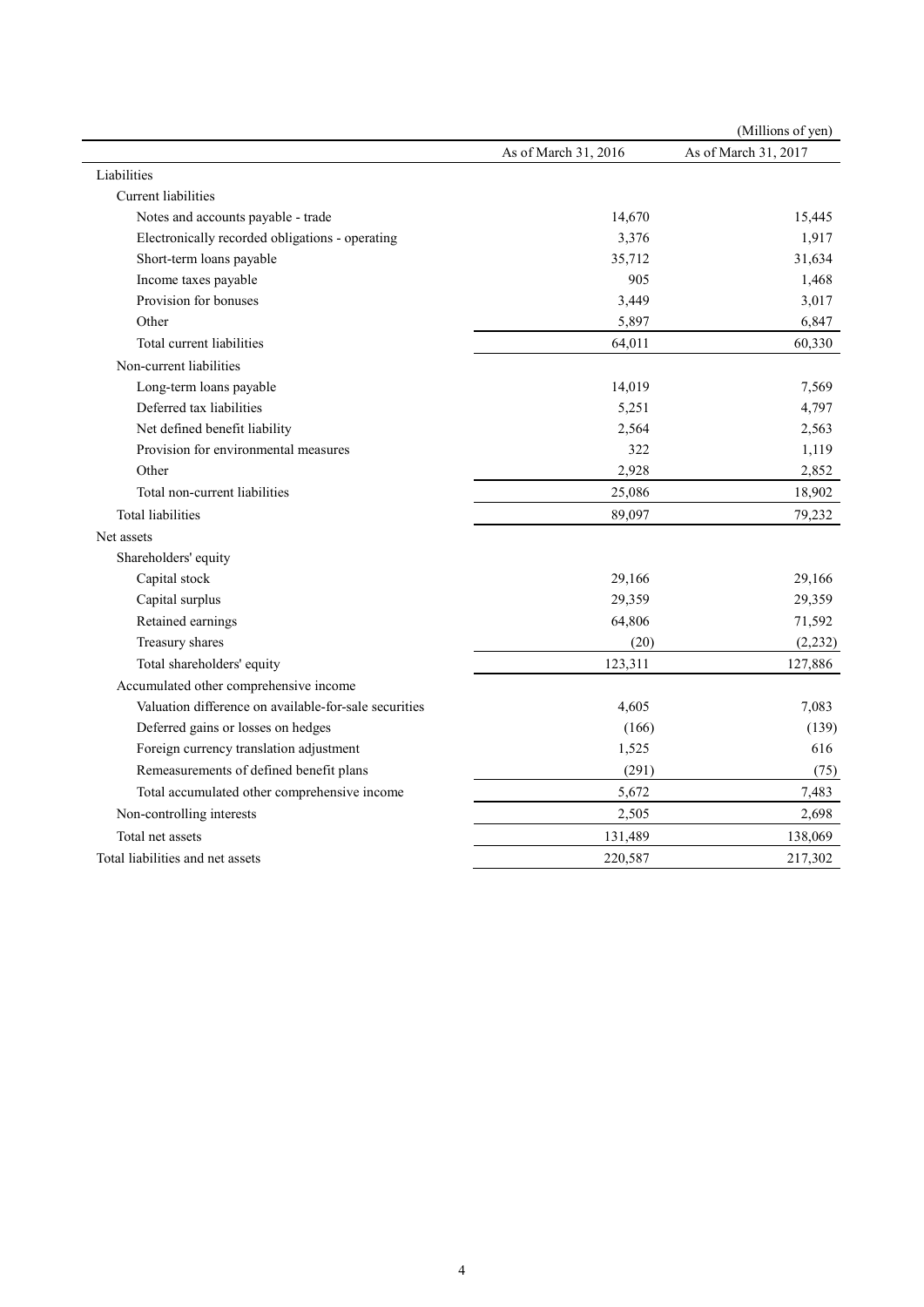### **Consolidated statements of income and consolidated statements of comprehensive income Consolidated statements of income**

|                                                               |                   | (Millions of yen) |
|---------------------------------------------------------------|-------------------|-------------------|
|                                                               | Fiscal year ended | Fiscal year ended |
|                                                               | March 31, 2016    | March 31, 2017    |
| Net sales                                                     | 142,711           | 128,647           |
| Cost of sales                                                 | 105,675           | 94,755            |
| Gross profit                                                  | 37,036            | 33,892            |
| Selling, general and administrative expenses                  | 29,620            | 28,526            |
| Operating profit                                              | 7,415             | 5,365             |
| Non-operating income                                          |                   |                   |
| Interest income                                               | 7                 | 11                |
| Dividend income                                               | 523               | 509               |
| Share of profit of entities accounted for using equity method | 11,728            | 4,898             |
| Other                                                         | 1,254             | 1,314             |
| Total non-operating income                                    | 13,513            | 6,733             |
| Non-operating expenses                                        |                   |                   |
| Interest expenses                                             | 500               | 403               |
| Foreign exchange losses                                       | 445               |                   |
| Provision for environmental measures                          | 184               | 924               |
| Other                                                         | 846               | 862               |
| Total non-operating expenses                                  | 1,977             | 2,190             |
| Ordinary profit                                               | 18,952            | 9,908             |
| Extraordinary income                                          |                   |                   |
| Gain on change in equity                                      |                   | 907               |
| Gain on sales of investment securities                        | 509               | 261               |
| Gain on sales of non-current assets                           | 99                |                   |
| Other                                                         | 27                |                   |
| Total extraordinary income                                    | 636               | 1,169             |
| <b>Extraordinary losses</b>                                   |                   |                   |
| Loss on abandonment of non-current assets                     | 352               | 537               |
| Other                                                         | 244               | 33                |
| Total extraordinary losses                                    | 596               | 571               |
| Profit before income taxes                                    | 18,992            | 10,506            |
| Income taxes - current                                        | 1,803             | 3,428             |
| Income taxes - deferred                                       | 2,711             | (1, 835)          |
| Total income taxes                                            | 4,514             | 1,592             |
| Profit                                                        | 14,478            | 8,913             |
| Profit attributable to non-controlling interests              | 165               | 128               |
| Profit attributable to owners of parent                       | 14,313            | 8,785             |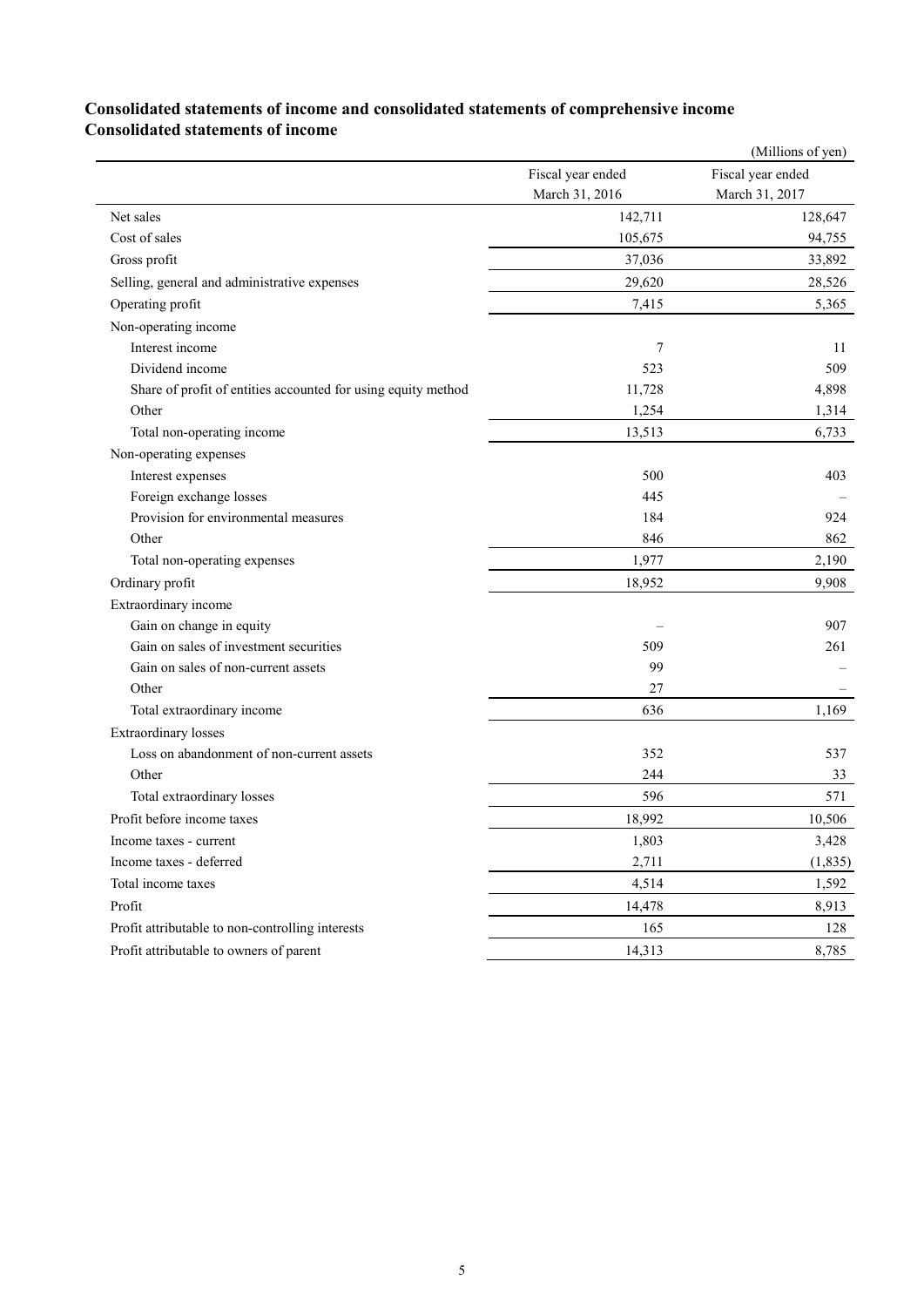## **Consolidated statements of comprehensive income**

|                                                           |                   | (Millions of yen) |
|-----------------------------------------------------------|-------------------|-------------------|
|                                                           | Fiscal year ended | Fiscal year ended |
|                                                           | March 31, 2016    | March 31, 2017    |
| Profit                                                    | 14,478            | 8,913             |
| Other comprehensive income                                |                   |                   |
| Valuation difference on available-for-sale securities     | (2,496)           | 2,550             |
| Deferred gains or losses on hedges                        | 35                | (17)              |
| Foreign currency translation adjustment                   | (594)             | (191)             |
| Remeasurements of defined benefit plans, net of tax       | (1,007)           | 106               |
| Share of other comprehensive income of entities accounted | (3,881)           | (535)             |
| for using equity method                                   |                   |                   |
| Total other comprehensive income                          | (7, 944)          | 1,912             |
| Comprehensive income                                      | 6,533             | 10,825            |
| Comprehensive income attributable to                      |                   |                   |
| Comprehensive income attributable to owners of parent     | 6,555             | 10,596            |
| Comprehensive income attributable to non-controlling      | (21)              | 229               |
| interests                                                 |                   |                   |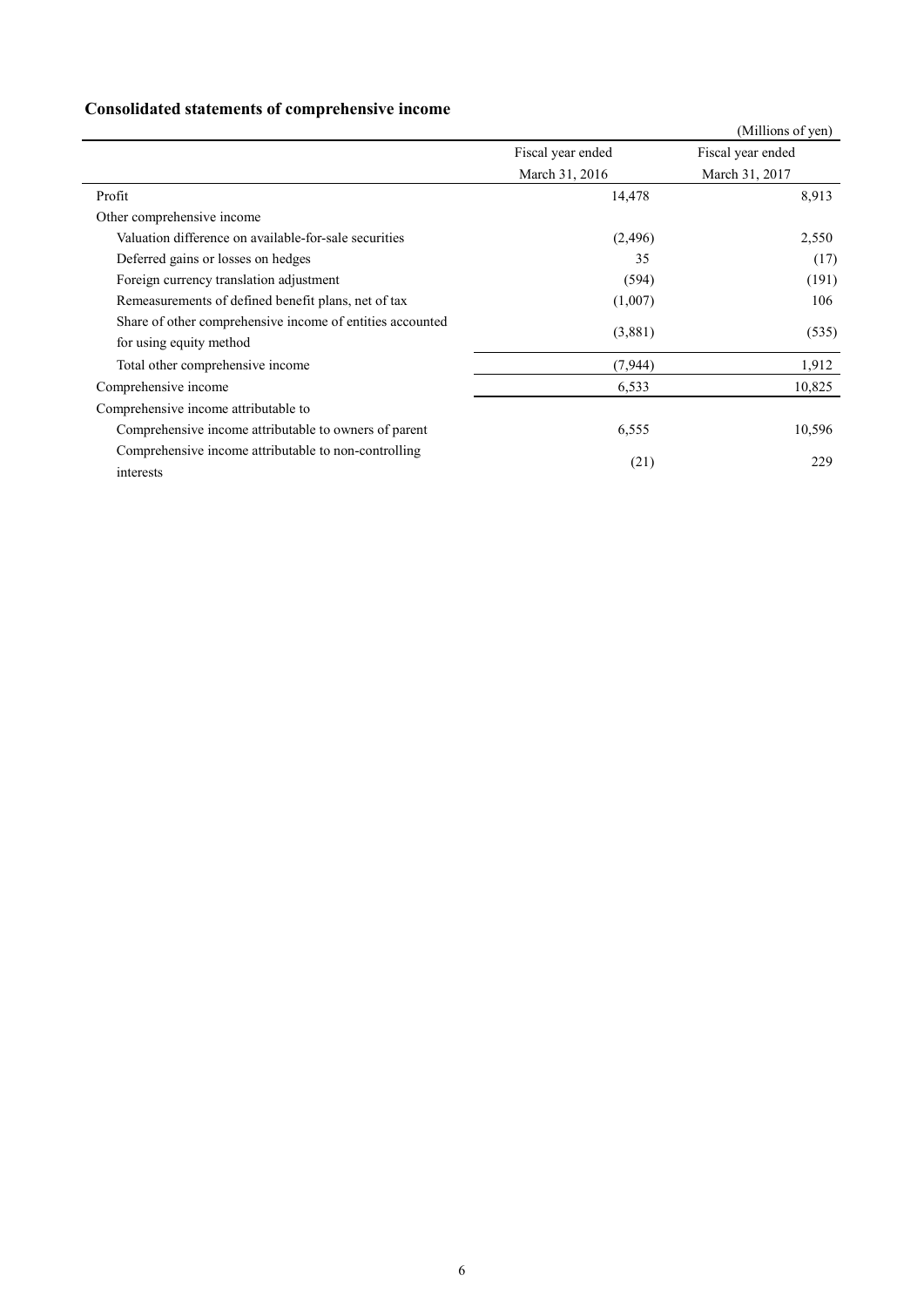## **Consolidated statements of changes in equity**

Fiscal year ended March 31, 2016

|                                                                                                 |                      |                 |                   |                 | (Millions of yen)             |  |  |
|-------------------------------------------------------------------------------------------------|----------------------|-----------------|-------------------|-----------------|-------------------------------|--|--|
|                                                                                                 | Shareholders' equity |                 |                   |                 |                               |  |  |
|                                                                                                 | Capital stock        | Capital surplus | Retained earnings | Treasury shares | Total shareholders'<br>equity |  |  |
| Balance at beginning of current<br>period                                                       | 29,166               | 26,095          | 52,790            | (659)           | 107,393                       |  |  |
| Changes of items during period                                                                  |                      |                 |                   |                 |                               |  |  |
| Dividends of surplus                                                                            |                      |                 | (2,298)           |                 | (2,298)                       |  |  |
| Profit attributable to owners of<br>parent                                                      |                      |                 | 14,313            |                 | 14,313                        |  |  |
| Purchase of treasury shares                                                                     |                      |                 |                   | (20)            | (20)                          |  |  |
| Disposal of treasury shares                                                                     |                      | (152)           |                   | 247             | 94                            |  |  |
| Share exchange                                                                                  |                      | 3,416           |                   | 411             | 3,828                         |  |  |
| Acquisition of treasury stock                                                                   |                      | (0)             |                   | (0)             | (0)                           |  |  |
| Change in ownership interest<br>of parent due to transactions<br>with non-controlling interests |                      | $\mathbf{0}$    |                   |                 | $\mathbf{0}$                  |  |  |
| Net changes of items other<br>than shareholders' equity                                         |                      |                 |                   |                 |                               |  |  |
| Total changes of items during<br>period                                                         | -                    | 3,264           | 12,015            | 638             | 15,917                        |  |  |
| Balance at end of current period                                                                | 29,166               | 29,359          | 64,806            | (20)            | 123,311                       |  |  |

|                                                                                                 | Accumulated other comprehensive income                          |                                          |                                                  |                                               |                                                          |                              |                  |
|-------------------------------------------------------------------------------------------------|-----------------------------------------------------------------|------------------------------------------|--------------------------------------------------|-----------------------------------------------|----------------------------------------------------------|------------------------------|------------------|
|                                                                                                 | Valuation<br>difference on<br>available-for-<br>sale securities | Deferred gains<br>or losses on<br>hedges | Foreign<br>currency<br>translation<br>adjustment | Remeasurements<br>of defined<br>benefit plans | Total<br>accumulated<br>other<br>comprehensive<br>income | Non-controlling<br>interests | Total net assets |
| Balance at beginning of current<br>period                                                       | 7,043                                                           | 34                                       | 5,663                                            | 689                                           | 13,430                                                   | 6,356                        | 127,181          |
| Changes of items during period                                                                  |                                                                 |                                          |                                                  |                                               |                                                          |                              |                  |
| Dividends of surplus                                                                            |                                                                 |                                          |                                                  |                                               |                                                          |                              | (2, 298)         |
| Profit attributable to owners of<br>parent                                                      |                                                                 |                                          |                                                  |                                               |                                                          |                              | 14,313           |
| Purchase of treasury shares                                                                     |                                                                 |                                          |                                                  |                                               |                                                          |                              | (20)             |
| Disposal of treasury shares                                                                     |                                                                 |                                          |                                                  |                                               |                                                          |                              | 94               |
| Share exchange                                                                                  |                                                                 |                                          |                                                  |                                               |                                                          |                              | 3,828            |
| Acquisition of treasury stock                                                                   |                                                                 |                                          |                                                  |                                               |                                                          |                              | (0)              |
| Change in ownership interest<br>of parent due to transactions<br>with non-controlling interests |                                                                 |                                          |                                                  |                                               |                                                          |                              | $\mathbf{0}$     |
| Net changes of items other<br>than shareholders' equity                                         | (2, 438)                                                        | (200)                                    | (4,138)                                          | (980)                                         | (7,758)                                                  | (3, 851)                     | (11,609)         |
| Total changes of items during<br>period                                                         | (2, 438)                                                        | (200)                                    | (4,138)                                          | (980)                                         | (7,758)                                                  | (3,851)                      | 4,308            |
| Balance at end of current period                                                                | 4,605                                                           | (166)                                    | 1,525                                            | (291)                                         | 5,672                                                    | 2,505                        | 131,489          |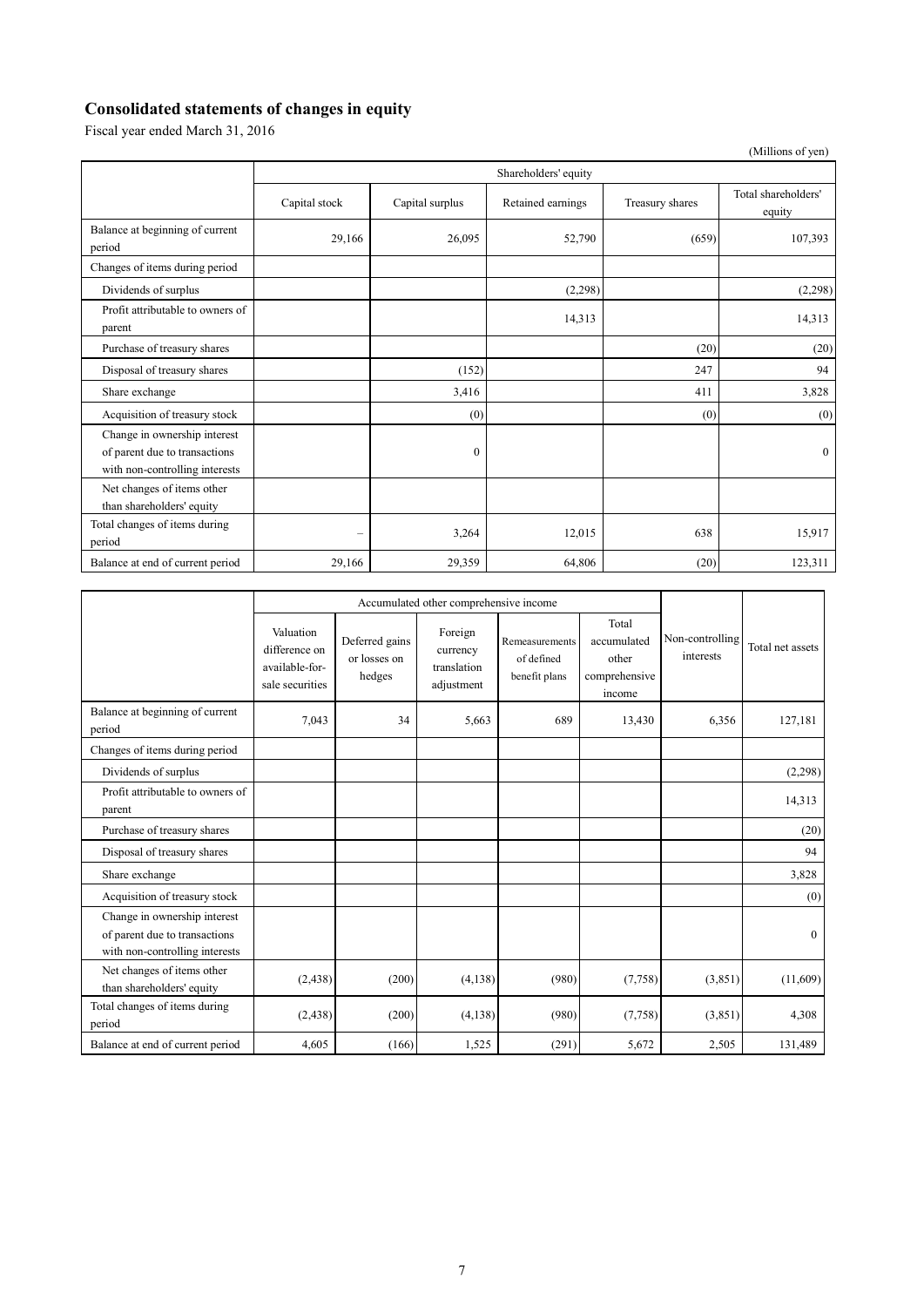### Fiscal year ended March 31, 2017

(Millions of yen)

|                                                         | Shareholders' equity |                 |                   |                 |                               |  |  |
|---------------------------------------------------------|----------------------|-----------------|-------------------|-----------------|-------------------------------|--|--|
|                                                         | Capital stock        | Capital surplus | Retained earnings | Treasury shares | Total shareholders'<br>equity |  |  |
| Balance at beginning of current<br>period               | 29,166               | 29,359          | 64,806            | (20)            | 123,311                       |  |  |
| Cumulative effects of changes in<br>accounting policies |                      |                 | $\mathbf{0}$      |                 | $\overline{0}$                |  |  |
| <b>Restated balance</b>                                 | 29,166               | 29,359          | 64,806            | (20)            | 123,311                       |  |  |
| Changes of items during period                          |                      |                 |                   |                 |                               |  |  |
| Dividends of surplus                                    |                      |                 | (1,998)           |                 | (1,998)                       |  |  |
| Profit attributable to owners of<br>parent              |                      |                 | 8,785             |                 | 8,785                         |  |  |
| Purchase of treasury shares                             |                      |                 |                   | (2,211)         | (2,211)                       |  |  |
| Net changes of items other<br>than shareholders' equity |                      |                 |                   |                 |                               |  |  |
| Total changes of items during<br>period                 | -                    | -               | 6,786             | (2,211)         | 4,575                         |  |  |
| Balance at end of current period                        | 29,166               | 29,359          | 71,592            | (2, 232)        | 127,886                       |  |  |

|                                                         | Accumulated other comprehensive income                          |                                          |                                                  |                                               |                                                          |                              |                  |
|---------------------------------------------------------|-----------------------------------------------------------------|------------------------------------------|--------------------------------------------------|-----------------------------------------------|----------------------------------------------------------|------------------------------|------------------|
|                                                         | Valuation<br>difference on<br>available-for-<br>sale securities | Deferred gains<br>or losses on<br>hedges | Foreign<br>currency<br>translation<br>adjustment | Remeasurements<br>of defined<br>benefit plans | Total<br>accumulated<br>other<br>comprehensive<br>income | Non-controlling<br>interests | Total net assets |
| Balance at beginning of current<br>period               | 4,605                                                           | (166)                                    | 1,525                                            | (291)                                         | 5,672                                                    | 2,505                        | 131,489          |
| Cumulative effects of changes in<br>accounting policies |                                                                 |                                          |                                                  |                                               |                                                          |                              | $\theta$         |
| <b>Restated balance</b>                                 | 4,605                                                           | (166)                                    | 1,525                                            | (291)                                         | 5,672                                                    | 2,505                        | 131,490          |
| Changes of items during period                          |                                                                 |                                          |                                                  |                                               |                                                          |                              |                  |
| Dividends of surplus                                    |                                                                 |                                          |                                                  |                                               |                                                          |                              | (1,998)          |
| Profit attributable to owners of<br>parent              |                                                                 |                                          |                                                  |                                               |                                                          |                              | 8,785            |
| Purchase of treasury shares                             |                                                                 |                                          |                                                  |                                               |                                                          |                              | (2,211)          |
| Net changes of items other<br>than shareholders' equity | 2,478                                                           | 27                                       | (909)                                            | 215                                           | 1,811                                                    | 193                          | 2,004            |
| Total changes of items during<br>period                 | 2,478                                                           | 27                                       | (909)                                            | 215                                           | 1,811                                                    | 193                          | 6,579            |
| Balance at end of current period                        | 7,083                                                           | (139)                                    | 616                                              | (75)                                          | 7,483                                                    | 2,698                        | 138,069          |